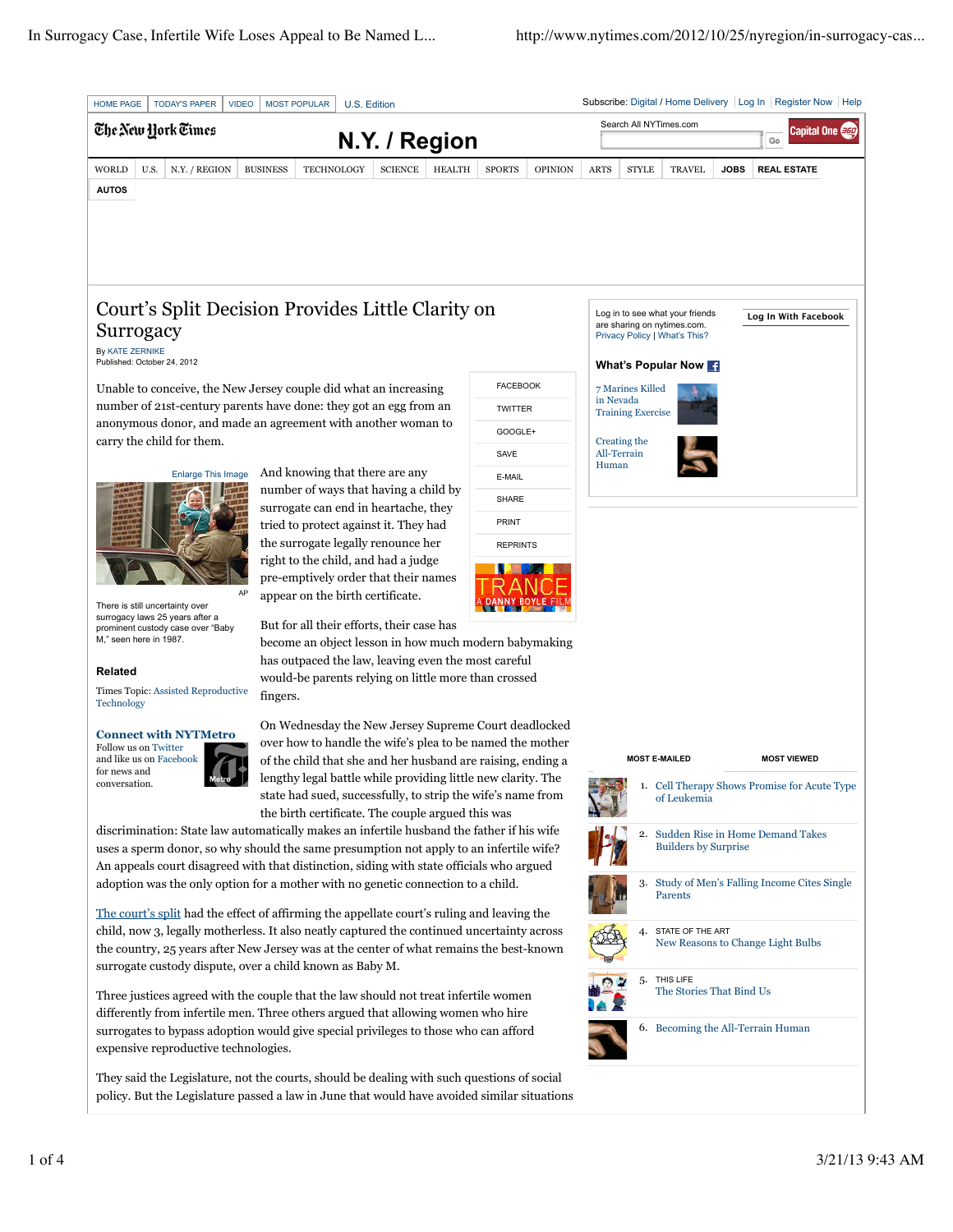— it was vetoed by Gov. Chris Christie, a rising star in the Republican Party. Efforts by legislatures in other states to regulate surrogacy have almost always failed.

"Nobody wants to make a decision," said Diane S. Hinson, a reproduction lawyer in Maryland who has created a widely referenced map of state-by-state practices on surrogacy. "It's a complex issue, but somebody has to step up to the plate and act. When you look at the patchwork of laws across the country, that just amplifies the stress of infertility for the people who are going through it."

Almost no surrogacy case now looks like that of Baby M, in which Mary Beth Whitehead agreed to carry a child for Elizabeth and William Stern, using her own egg and artificial insemination with his sperm. After she reneged on an agreement to give the Sterns the child, the New Jersey Supreme Court ruled that a mother could not be forced to surrender her child, and in 1988 declared Ms. Whitehead the legal mother.

Because of that precedent, almost all surrogacy agreements are now gestational — using the egg of the intended mother, or an anonymous egg from a donor. The case also provoked legal action across the country. Some states responded by passing laws banning all surrogacy agreements; New York and Michigan make them punishable by fines, Washington, D.C., by a prison sentence. Others ruled them unenforceable. Most states simply do not acknowledge the agreements.

But the number of surrogacy agreements has continued to rise, reflecting the desperation of many would-be parents to have children, as well as an increased difficulty of foreign adoptions, and same-sex couples seeking to create families. The Society for Assisted Reproductive Technologies says that about 1,100 children are born of gestational surrogacies each year, but lawyers who work to arrange them say that they believe the numbers are far higher, and have become more mainstream as well-known people like Sarah Jessica Parker and Mitt Romney's eldest son, Tagg, have spoken publicly of using surrogates.

The lack of regulation, they say, has created chaos in a proliferation of surrogacy law firms and online brokers. Hopeful parents and surrogates travel across state lines for legal and medical arrangements, seeking jurisdictions that are friendly to them.

"We're in the Wild West," said **Donald C. Cofsky**, a lawyer for the New Jersey couple — as in all custody cases, they are identified in court documents only by their initials, A.L.S. and T.J.S.

"When everyone is on the same page, it works out just fine; when they're not, it's the child who's at risk."

Gov. Jerry Brown of California last month signed a law setting out guidelines for gestational surrogacy agreements; New York lawmakers have proposed a similar bill. Connecticut last year enacted a law allowing same-sex couples to be named as parents on the birth certificates of children born to surrogates.

But in many cases, as in New Jersey, legislation has stumbled on concerns from a public unfamiliar or uncomfortable with the ethical implications of new reproductive technologies and from religious conservatives who oppose fertilization outside the womb.

Lawyers say most people who use surrogates arrive at the decision the same way as the New Jersey couple — after several fruitless, agonizing rounds of infertility treatments.

Mr. Cofsky had arranged many surrogacies by getting judges to agree to prebirth orders declaring that the intended mother's name would appear on the birth certificate.

But a hospital worker had not seen this kind of arrangement before — a child born to one woman, intended for another — and called the state bureau of vital statistics, which called the attorney general's office, which sued in 2009 to overturn the judge's order about the birth certificate.



If we can't help you have a baby 100% of the IVF fee is returned www.DominionFertility.com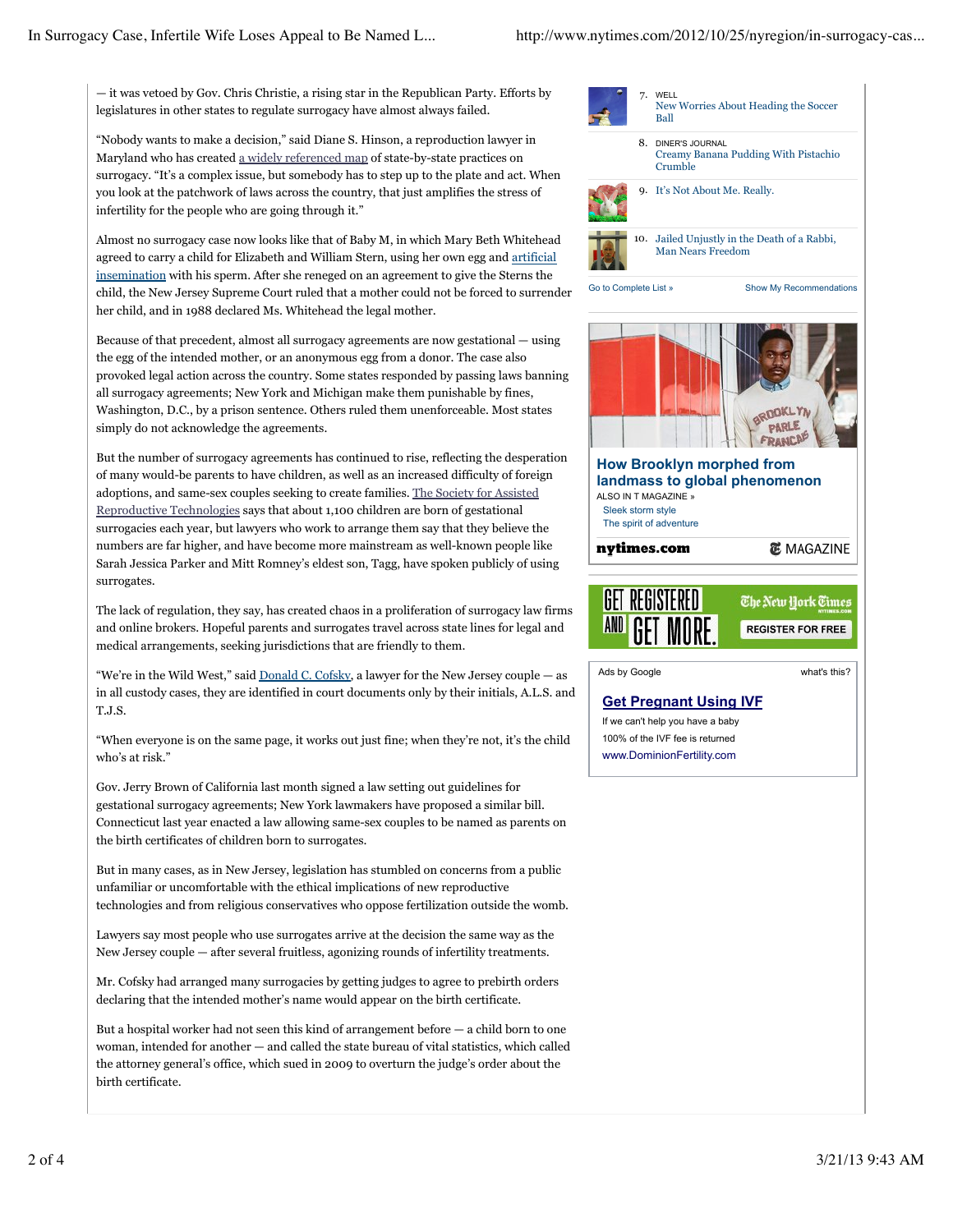The state appellate court said this did not reflect discrimination but the fact that men and women are simply different when it comes to procreation. A sperm donor, the court said, lacks the "temporal, physical and emotional investment" that builds as a woman carries a child for nine months.

On Wednesday, the three Supreme Court justices who upheld the appellate ruling urged the Legislature to take up the matter.

Robin Fleischner, a lawyer who helped draft the New Jersey law to provide a road map for such agreements, said it could have been a national model in addressing concerns about surrogacy.

It would have required the surrogate to be at least 21 and have had a previous child, and required medical and psychological evaluations for surrogates and intended parents alike. It allowed payment only for a surrogate's medical, legal and living expenses during pregnancy.

Vetoing it in August, Mr. Christie said he did not want to act hastily on a matter with such serious ethical implications.

The court's ruling Wednesday does no more to end the political debate than the Baby M case did. But it has provided the New Jersey couple "a little more definition," Mr. Cofsky said.

With other options closed, the wife will now begin the fingerprinting and background checks necessary to become a stepparent to the child she and her husband have been raising for three years.

A version of this article appeared in print on October 25, 2012, on page A22 of the New York edition with the headline: Court's Split Helps Provide Little Clarity On Surrogacy.

SAVE **F-MAIL SHARE** 



**Try unlimited access to NYTimes.com for just 99¢. SEE OPTIONS »**

## **Get Free E-mail Alerts on These Topics**

Surrogate Motherhood

Child Custody and Support

New Jersey

Law and Legislation

Ads by Google what's this?

## **Surrogate Mothers Wanted**

Intended Parents Waiting.

Personal & Financial Rewards.

www.thesurrogacyexperience.com

## **INSIDE NYTIMES.COM**



 $\left| \cdot \right|$